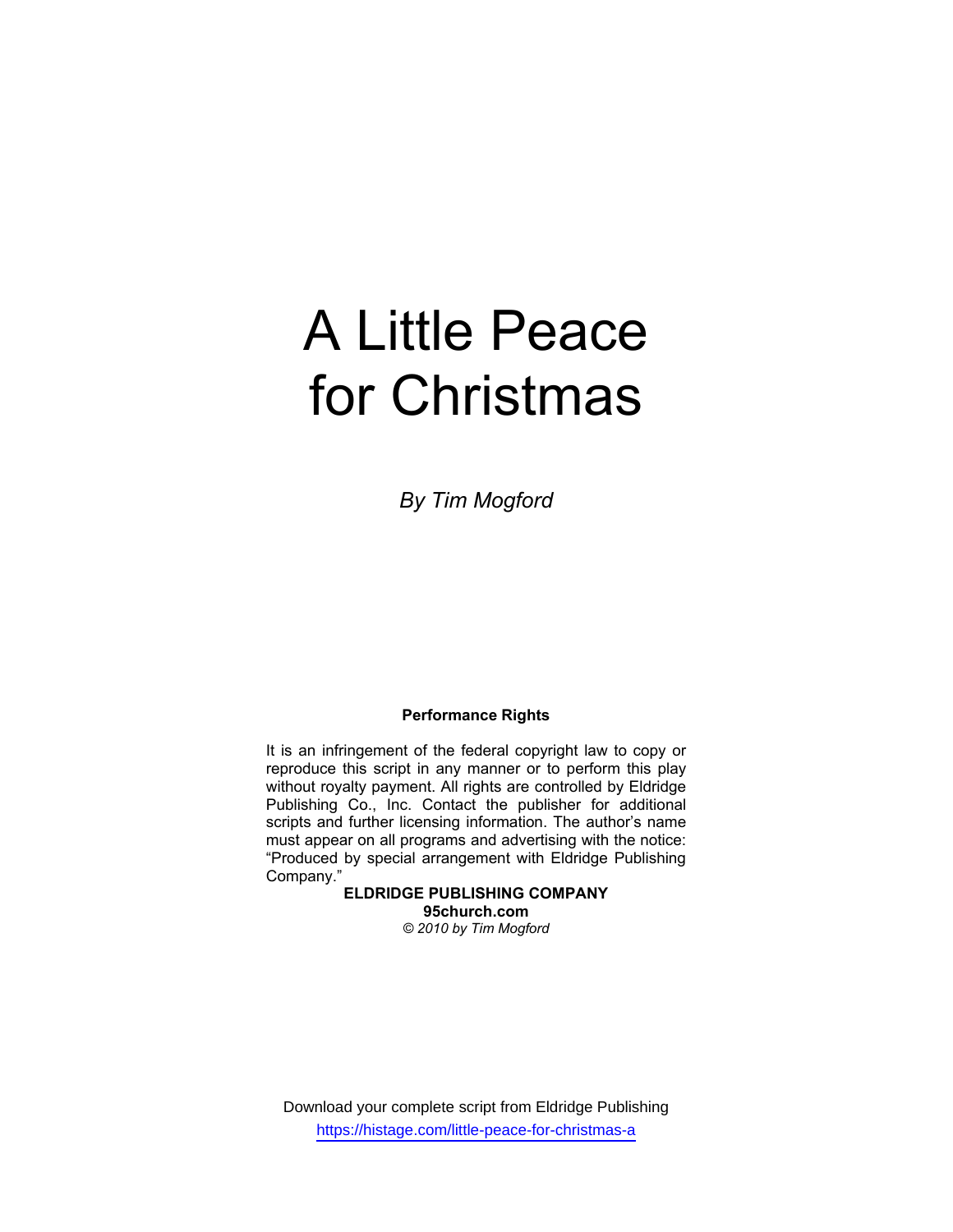### **STORY OF THE PLAY**

The Davies' house is a picture of confusion and complications this Christmas Day with the arrival of various extended family members and guests. No one can find Uncle John, there's body glitter all over Kelly's room, Sandy and her daughters have been doing something with feathers in the kitchen, and nobody knows what Nana Jane might do this year! But then a stranger appears who might be Sandy's new boyfriend, Phil's old friend from college, or (if we believe Grandpa) the mysterious Uncle Don from the Amazon. The stranger says nothing, and yet his soft smile is calming to everyone, and things seem to get better all around him. As the various crises are resolved and the family is finally united, they ask the stranger to stay to share dinner with them. He gently declines, for he is after all, needed many other places.

#### **PREMIERE PERFORMANCE**

*A Little Peace for Christmas* was originally presented at Schuylkill Valley High School on November 13 and 14, 2009, with the following cast:

 MAN: Eli Agia; BOB DAVIES: Dante Filipini; JANE DAVIES: Sarah Raggad; SARA DAVIES: Becky Straus; SAM WYLER: Noah Horst; KELLY DAVIES: Morgan Kauffman; MARY DOWNES: Courtney Schlappich; CHRIS DAVIES: Nolan Boyer; JOHN DOWNES: Ethan Fritz; AUNT RACHEL: Allison Frymoyer; KYLIE DOWNES: Kara Fouse; UNCLE DAVE: Ian Moody; KYRA DOWNES: Kirsten Dimovitz; SANDY DAVIES: Elizabeth Batz; AUTUMN DAVIES: Danielle Shatto; RAINBOW DAVIES: Kim Lukacz; JIM PRICE: Josh McNeil; UNCLE PHIL: Blake Tobias; KEVIN: Morgan Rohrbach; JAKE: Connor Kilgore; ABBIE: Katie Ganster; LAUREN: Julie Millhouse; DEB: Amanda Winkler; JILL: Victoria Long; KARYN: Caitlyn LeVan; MEG: Alex Nertavich.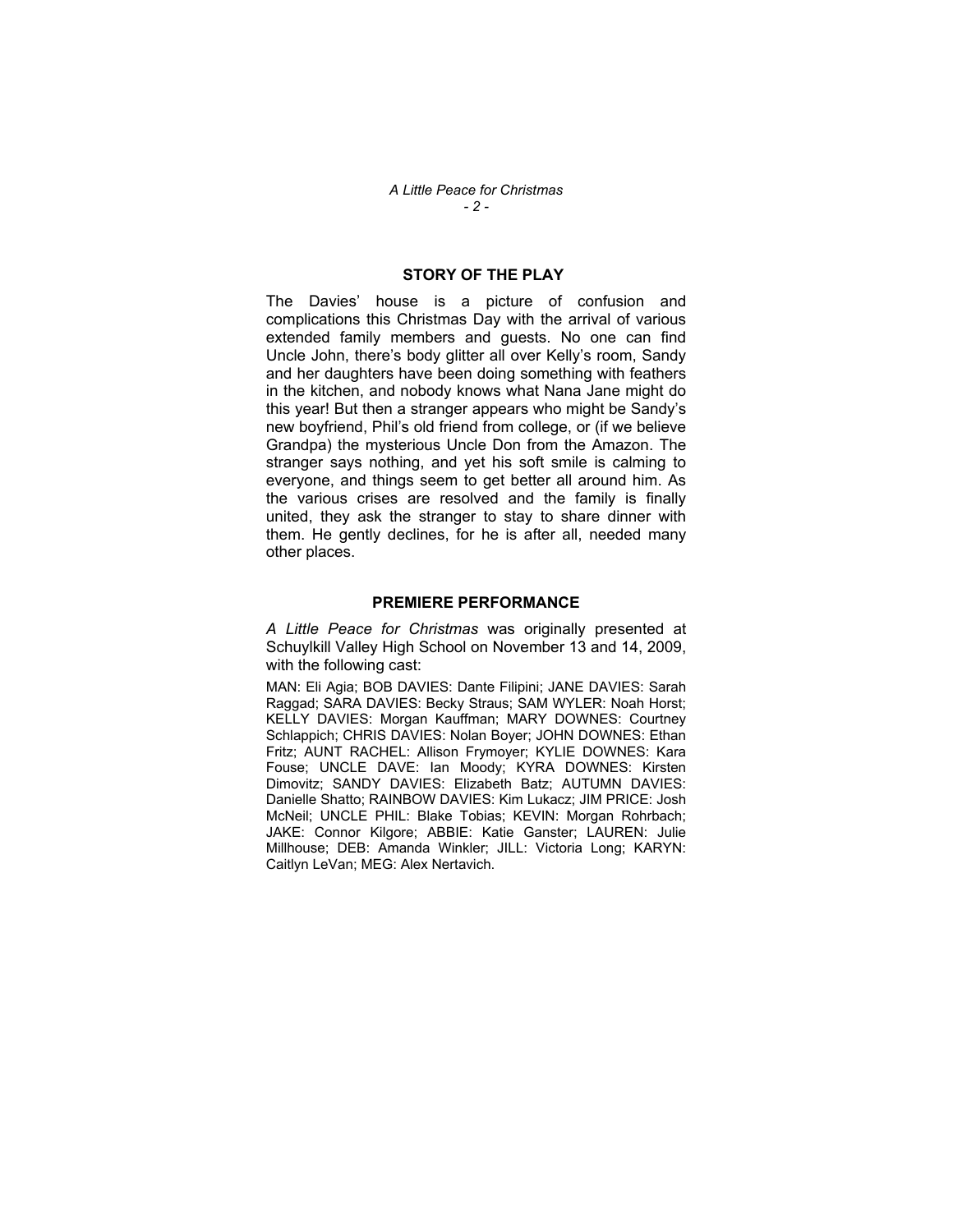*A Little Peace for Christmas - 3 -* 

## **CAST OF CHARACTERS**

*(10 m, 16 w)* 

**MAN:** An honest, open face. Could be any age over 18 but clearly younger than Sam.

**BOB DAVIES:** Husband and father. **SARA DAVIES:** Wife and mother. **KELLY DAVIES:** Their daughter, a teenager. **CHRIS DAVIES:** Their son.

**JANE DAVIES:** Bob's mother. **SAM WYLER:** Sara's father. A man whose bark and bite are about as bad as each other.

**MARY DOWNES:** Sara's sister. **JOHN DOWNES:** Mary's husband. **KYLIE DOWNES:** Their daughter, a young teen. **KYRA DOWNES:** Their daughter, a young teen.

**AUNT RACHEL:** Sara's sister. **UNCLE DAVE:** Rachel's estranged husband.

**SANDY DAVIES:** Bob's sister. **AUTUMN DAVIES:** Her daughter. **RAINBOW DAVIES:** Her daughter.

**JIM PRICE: Bob's neighbor. PHIL:** Bob's friend.

**KEVIN:** Chris' friend. **JAKE:** Kelly's boyfriend. **ABBIE:** Kelly's friend. **LAUREN:** Kylie/Kyra's friend. **DEB:** Kelly's friend. **JILL:** Kylie/Kyra's friend. **KARYN:** Kelly's friend. **MEG:** Kylie/Kyra's friend.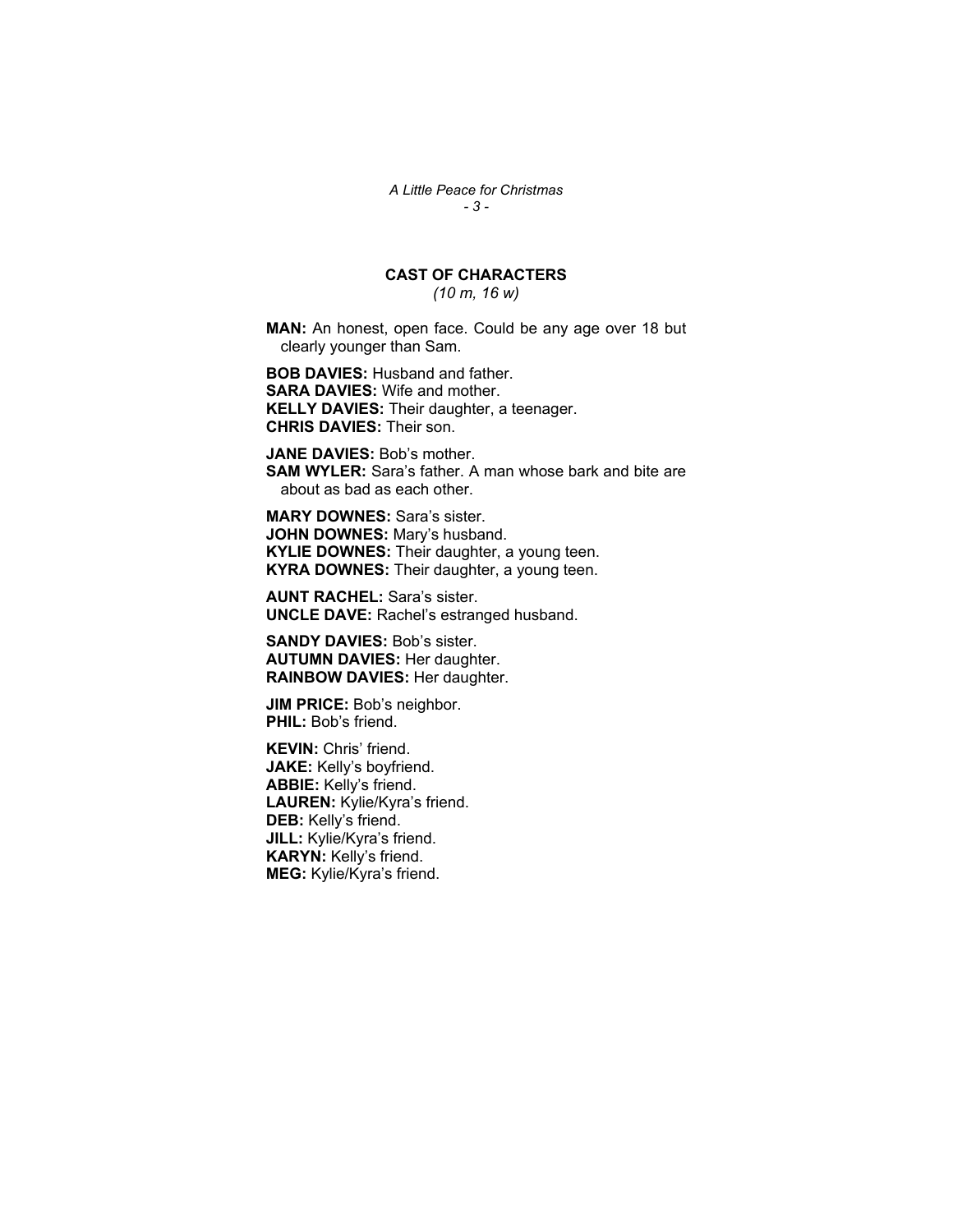*A Little Peace for Christmas - 4 -* 

## **SETTING**

An ordinary family living room, as detailed as the director wishes. At least two chairs and a coffee table; possibly a couch and armchair. Perhaps there are decorations for Christmas. The living room is the throughway between the kitchen (SR) and the dining room (SL). Characters will use the set not just as a place to sit and talk, but also as the quickest way to get from one hive of activity to the other.

#### **PROPS**

Newspaper Napkins Cell phone Body glitter cream Wooden spoon Cardboard box Large wrapped gift Necklace (ethnic-styled, not jeweled) Feather dream wafters White lab coats Backpacks with notebooks and gadgets Pack of chewing gum Crockery and other tableware Glasses **Tray** 3 small bags Nail polish Penny **Umbrella Bandaids**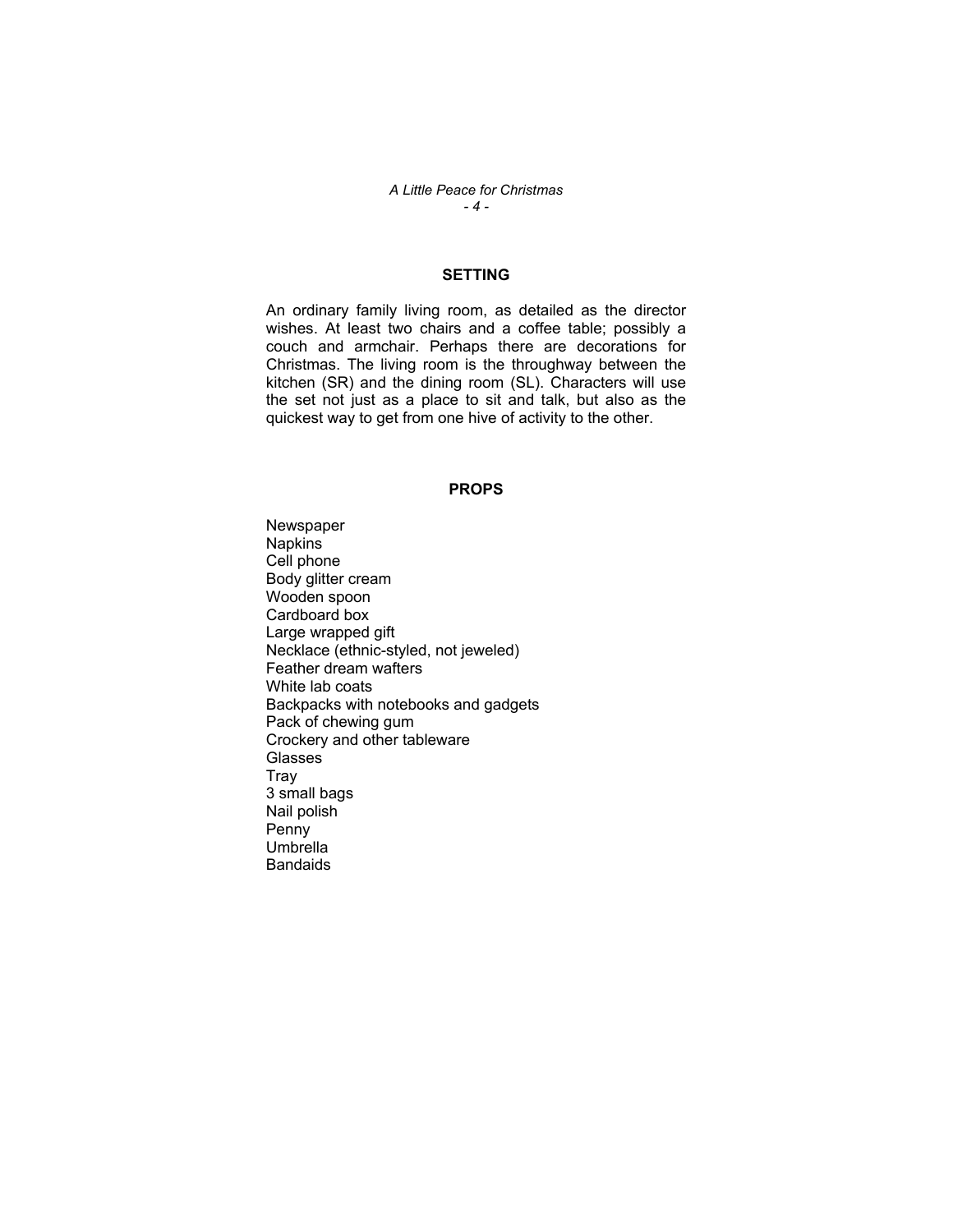## **A Little Peace for Christmas**

*(AT RISE: The Davies' family home at Christmas. SAM sits in the most comfortable chair in the room. He is in his sixties, rumpled but formal in white shirt and bland tie, a sport coat over the chair behind him. He grimaces at the paper he is reading.)* 

**SAM:** Bad news. Nothing but bad news. Some Christmas this turned out to be. Thanks for all the bad news. Thanks for nothing. *(Pause.)* Not that anyone else cares. Bunch of dummies. Ungrateful, spoiled little prima donnas. That's what they are. *(Pause, then calls loudly.)* That's what you are! It wasn't always bad news, you know! *(Pause.)* That's what happens. *(Calls out SL, in the direction of the dining room.)* That's what happens when you leave the country to a bunch of drugged-up hippies! That's why this happens!

*(Unseen by SAM, the MAN enters SR. Perhaps there is a brief lighting change. He is neatly but not formally dressed – shirt, pants. He sits in one of the available chairs and looks around him.)* 

**SAM:** *(Cont'd. Still shouting.)* Is anyone listening to me? *(To himself again.)* No one is listening to me. Forty-five years of sacrifice and no one is listening to me. Well, that's what happens. *(Suddenly notices the MAN. Initially startled, he quickly regains his hostility.)* Who are you?

*(The MAN looks at him steadily; a faint smile.)*

**SAM:** *(Cont'd.)* Sneaking up on people. No manners. That's part of the problem. *(Pause. He shakes his paper at the Man.)* Bad news! What am I telling you for? You're the one who made it. You're one of them. Aren't you?

*(The MAN smiles, then looks away.)*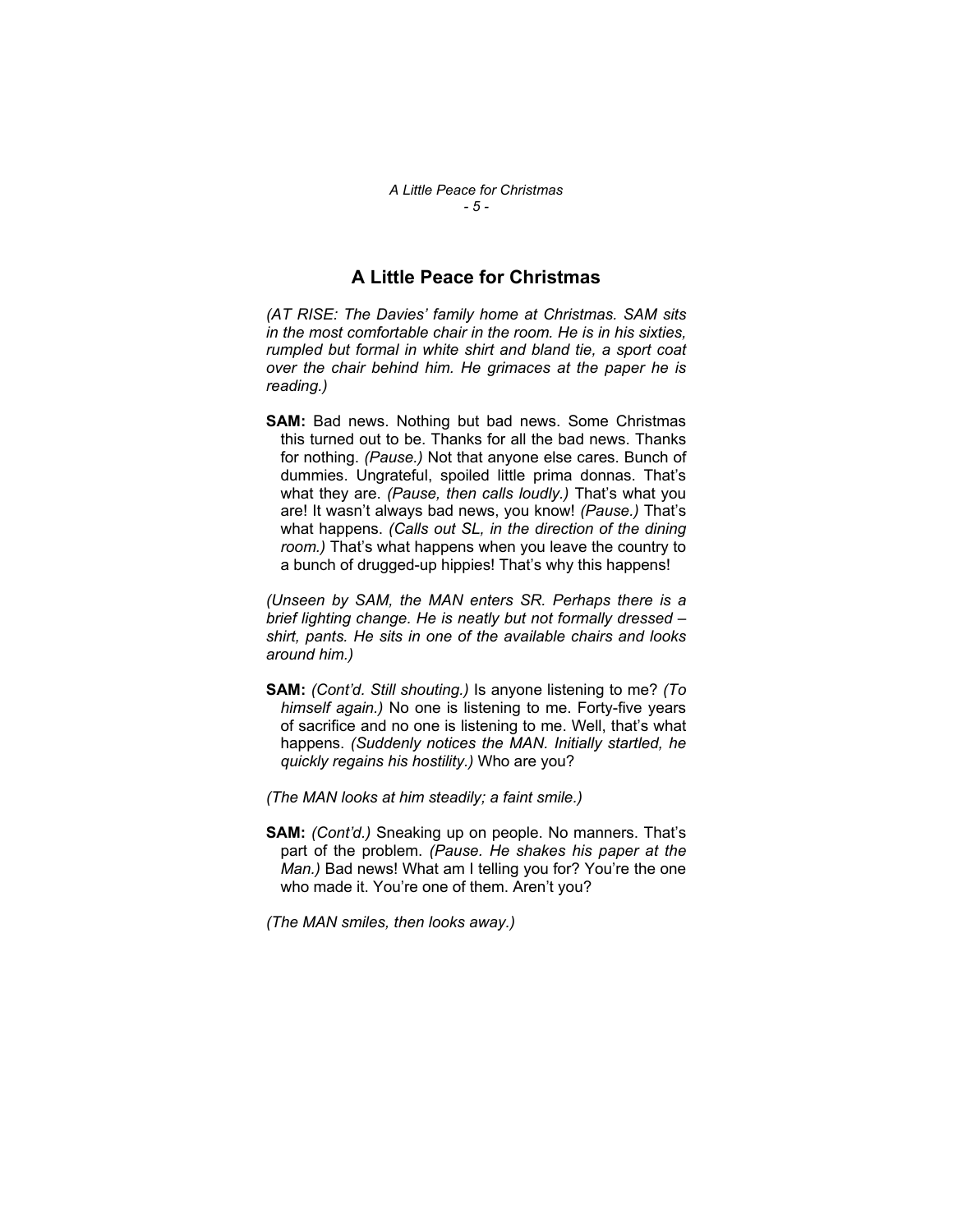*A Little Peace for Christmas - 6 -* 

**SAM:** *(Cont'd.)* Well, what are going to do about it, that's what I want to know. Only so much bad news the world can take before… Well, it starts with manners. Common civility, that's what it starts with. No one bothers to talk nice any more. I've been sitting here for hours, no one's --

*(SARA enters. She wears an apron over a dress outfit for the holiday. Like her, the outfit is rather stressed and creased right now. She is genuinely warm and caring, but struggling to retain her composure.)* 

**SARA:** Did you call, Dad?

- **SAM:** Did I call! Well, it's nice of you to notice. Nice of you to come in and check on me. Make sure I haven't actually died here.
- **SARA:** Did you want something? *(She's straightening up around him, starts to fold up the paper.)*
- **SAM:** Don't fold that up! That's what I'm talking about. Full of bad news. Don't fold it up!
- **SARA:** You just said it was full of bad news.
- **SAM:** Of course it is! What isn't? But that's all I got here to amuse myself. Except him, of course.
- **SARA:** *(Hasn't noticed the Man. She looks at him now, startled.)* Oh! I'm sorry. I didn't see you sitting there.

*(The MAN smiles.)*

- **SAM:** That's what happens. No one ever sees anyone sitting anywhere. That's why this country is going down the toilet.
- **SARA:** *(Looking curiously at the Man, but is pulled out of it by her father's comments.)* The country's not going down the toilet, Dad. Don't be silly.
- **SAM:** Of course it's going down the toilet! This newspaper was thrown on my porch by a boy with a hole in his ear the size of a quarter! I got Amazon warriors on my front porch now!

*(Offstage, KELLY calls out "Mom!" SARA closes her eyes briefly and shrugs in response.)*